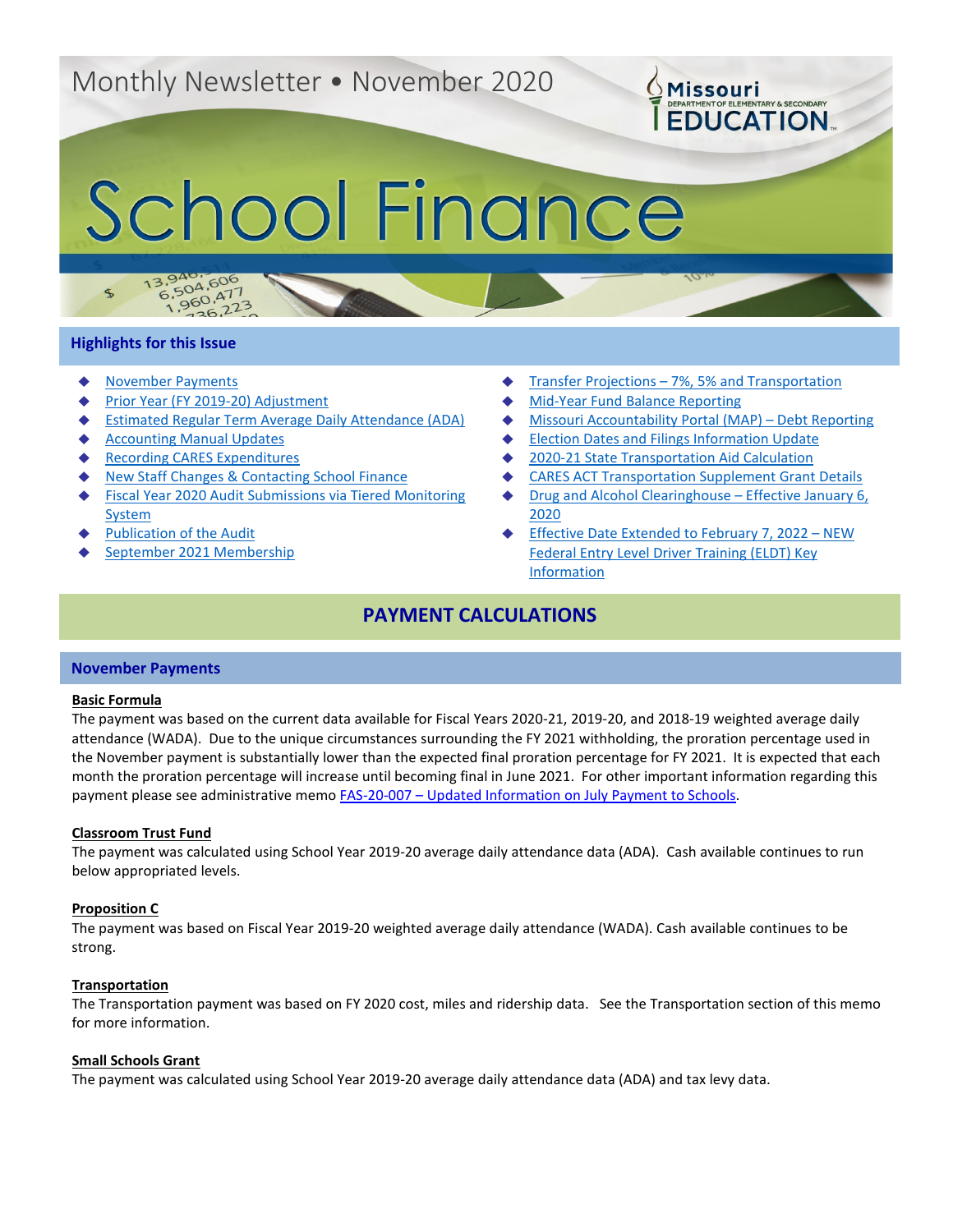#### <span id="page-1-0"></span>**Prior Year (FY 2019-2020) Adjustment**

Each year the prior year's Classroom Trust Fund, Basic Formula, Small Schools Grant, Prop C, and Transportation payments are recalculated to reflect the best actual data applicable for that payment year. The FY 2019-20 Basic Formula calculations were made using the highest of the 2019-20 actual weighted average daily attendance (WADA), the 2018-19 actual WADA, or the 2017-18 actual WADA. Districts will receive a positive or negative recalculation based on the current data. Any adjustment to data will impact each district in the state since DESE is redistributing the 2019-20 fixed dollars. The Formula WADA increased from the June payment by 4,175.0870. The change is as follows:

| June 2020 Proration Percentage        | 95.204380% |
|---------------------------------------|------------|
| November 2020 Recalculated Percentage | 94.763816% |

This change appears in line with prior recalculations where the change between the June Formula WADA and the Prior Year Correction Formula WADA has increased on average by over 3,000.

Prior year correction payment amounts can be viewed by going to the payment transmittal for November 2020 and clicking on the dollar amount of the district's Basic Formula, Classroom Trust Fund, Transportation, Small Schools Grant, Prop C, and Transportation payments. These numbers are a hyperlink to a detail page which displays the amount of payment contributed to the current year payment as well as the prior year correction amount.

#### <span id="page-1-1"></span>**Estimated Regular Term Average Daily Attendance (ADA)**

The calculated Threshold percentages to be used in the Weighted Average Daily Attendance (WADA) calculation for FY21 declined from prior years. This decline may cause districts' FY 2021 WADA to increase over prior year's calculations due to greater weighting of one or all of the weighting categories. The change in Threshold percentages are as follows:

| <b>Item</b>                              | <b>Amount</b> |
|------------------------------------------|---------------|
| State Adequacy Target FY 2021            | \$6,375       |
| Free & Reduced Lunch Threshold           | 29.45%        |
| <b>Special Education (IEP) Threshold</b> | 12.83%        |
| Limited English Proficiency Threshold    | 2.07%         |

Also, if your district will be claiming prekindergarten students for state aid, it will be necessary to estimate an ADA including those prekindergarten students in order to get paid on those students this year. Estimates including prekindergarten students should be supplied only after the MOSIS 2021 October Student Core file is submitted so that the maximum 4% of prekindergarten students can be calculated.

To help determine if it would be advantageous for your district to estimate ADA for the FY 2021 year, please see the Estimated ADA page located under School Finance in the web application system. Also, a tool has been developed to compare current year information for your district to the district's first or second preceding year WADA. This tool can be found on the School Finance website under Calculation Tools at [https://dese.mo.gov/financial-admin-services/school-finance/calculation-tools.](https://dese.mo.gov/financial-admin-services/school-finance/calculation-tools) There is a worksheet in the tool labeled "Instructions" that provides guidance on estimating ADA and logic related to estimated regular term ADA.

If your district determines it is appropriate to estimate an ADA for FY21, please email your district finance contact the following:

- The regular term ADA the district/charter wishes to estimate separated by PK and the K-12.
- The enrollment used as the base for the estimate.
- The attendance percentage used to develop the estimate.
- Any other logic applied to determine the estimate provided.

Once the email is received, the information provided will be reviewed to determine if the estimate appears reasonable. If the estimate appears reasonable then your district's school finance contact will enter the estimate on the Estimated ADA Screen. Please monitor your estimated ADA throughout the year to ensure overestimating does not occur. This estimate may be adjusted at any time during the year by sending a revised estimate which includes the detailed information outlined above.

Revisions to the 2020-21 estimated ADA may be made through **May 15, 2021**. Contact School Finance staff if you have questions about estimating ADA.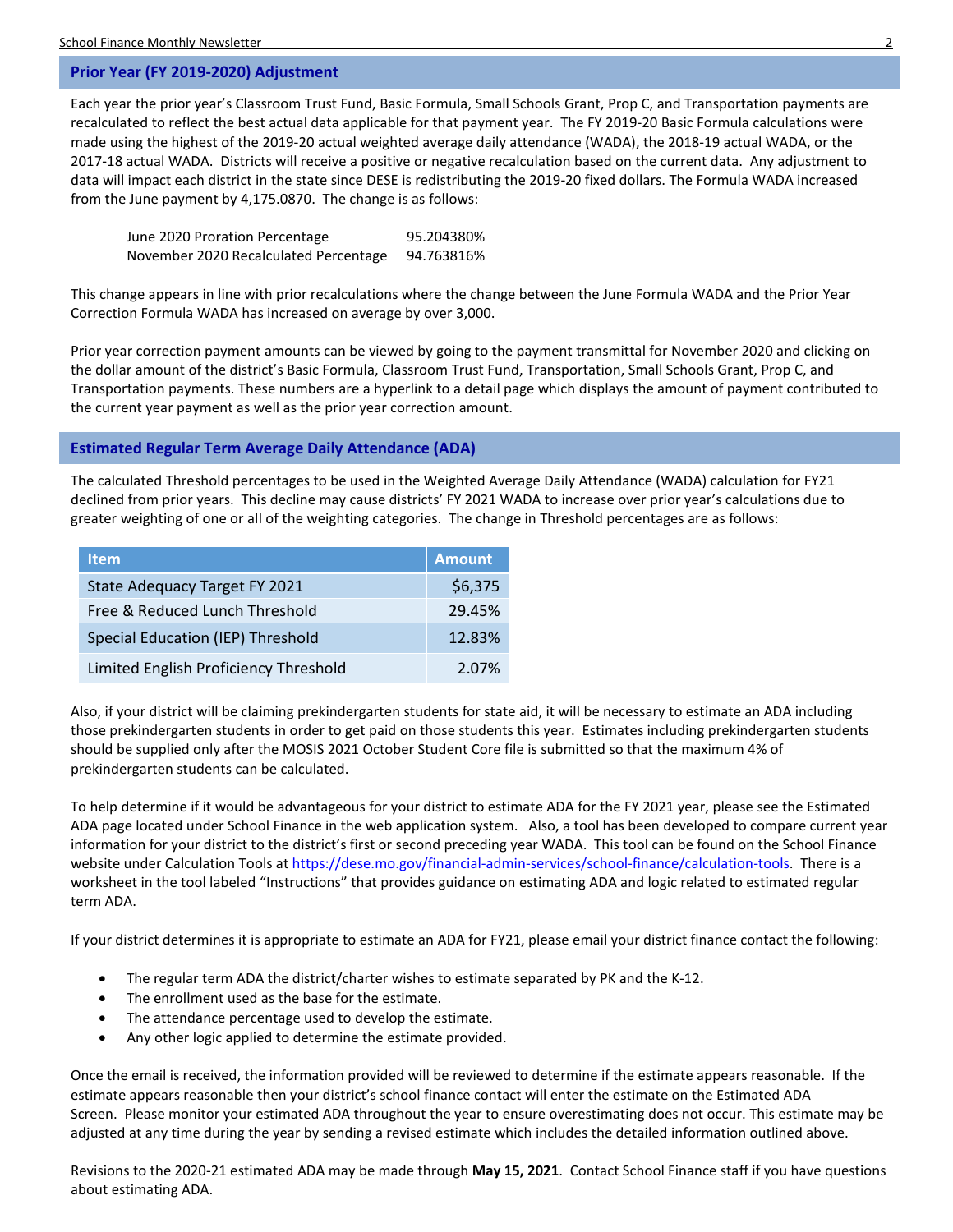#### <span id="page-2-0"></span>**Accounting Manual Updates**

Various CARES Act grants have been created for distribution in FY 2021 after the [Missouri Financial Accounting Manual](https://dese.mo.gov/financial-admin-services/school-finance/accounting-manual) was published on July 1, 2020. The revised sections include the Revenue Object Quick Reference, Revenue Object Code Descriptions, and the Project Code section. You may wish to print off these revised sections for reference.

#### <span id="page-2-1"></span>**Recording CARES Expenditures**

If a LEA is using expenditures from the FY 2019-20 year to claim CARES funds received in FY 2020-21 it will be necessary to revise the FY 2019-20Annual Secretary of the Board Report to show the proper source of funds and project code associated with the expenditure. It is necessary to complete these changes in a timely manner as various reporting is done based on this financial data and these changes impact this reporting.

#### <span id="page-2-2"></span>**New Staff Changes & Contacting School Finance**

Kara Shumate started with Financial and Administrative Services this month as a School Finance Consultant. Sharon Bax has moved to a different section within DESE and we wish her well in her new endeavor. We asked that you always call our main number of 573-751-0357 or email the email addresses listed below. The updated contact list for staff assignments are as follows:

| <b>Name</b>                    | <b>Title</b>                                                                                                                              |
|--------------------------------|-------------------------------------------------------------------------------------------------------------------------------------------|
| David Tramel<br>(573) 751-0357 | Coordinator, Financial and Administrative Services<br>David.Tramel@dese.mo.gov                                                            |
| Tammy Lehmen<br>(573) 751 0357 | Coordinator, School Finance<br>Tammy.Lehmen@dese.mo.gov<br>Contact for districts in counties 048 & Kansas City Charters 055-079 & 347-347 |
| Debra Clink<br>(573) 751-0357  | <b>Student Transportation Manager</b><br>Debra.Clink@dese.mo.gov<br>Contact for districts in counties 080-115 & St. Louis Charters        |
| Kara Shumate<br>(573) 751-0357 | School Finance Consultant<br>Kara.Shumate@dese.mo.gov<br>Contact for districts in counties 001-047 & 049-054                              |

# **AUDIT REPORTS**

#### <span id="page-2-3"></span>**Fiscal year 2020 Audit Submissions via Tiered Monitoring System**

The following guidelines are provided for the Fiscal Year 2020 Audit Submissions:

- Audits, copies of signed board minutes approving the audit, and management letters should be submitted to DESE via the Tiered Monitoring System. The documents should be in Adobe searchable pdf format, version 11.0 or lower. The file description should easily identify the document, such as audit, management letter, or signed board minutes.
- The audit report should be uploaded as "Audit Documents (required fiscal audit)" and the board minutes, management letter and any corrective action plans would be "Audit Documents (supporting docs)" in the file upload dialog box for the 2020-21 fiscal year. The file upload box will also require adding the contact information for the auditor before the audit report can be uploaded. (Use the global document repository (uploads) link under "Utilities" on the right side of the screen to upload the documents.)
- The deadline for submitting audits is **December 31, 2020.** There is no longer any need to file an extension of the audit deadline.
- Copies of signed board minutes and management letters may be submitted after the December 31 deadline. These documents should include all required signatures, which is a change from current practice.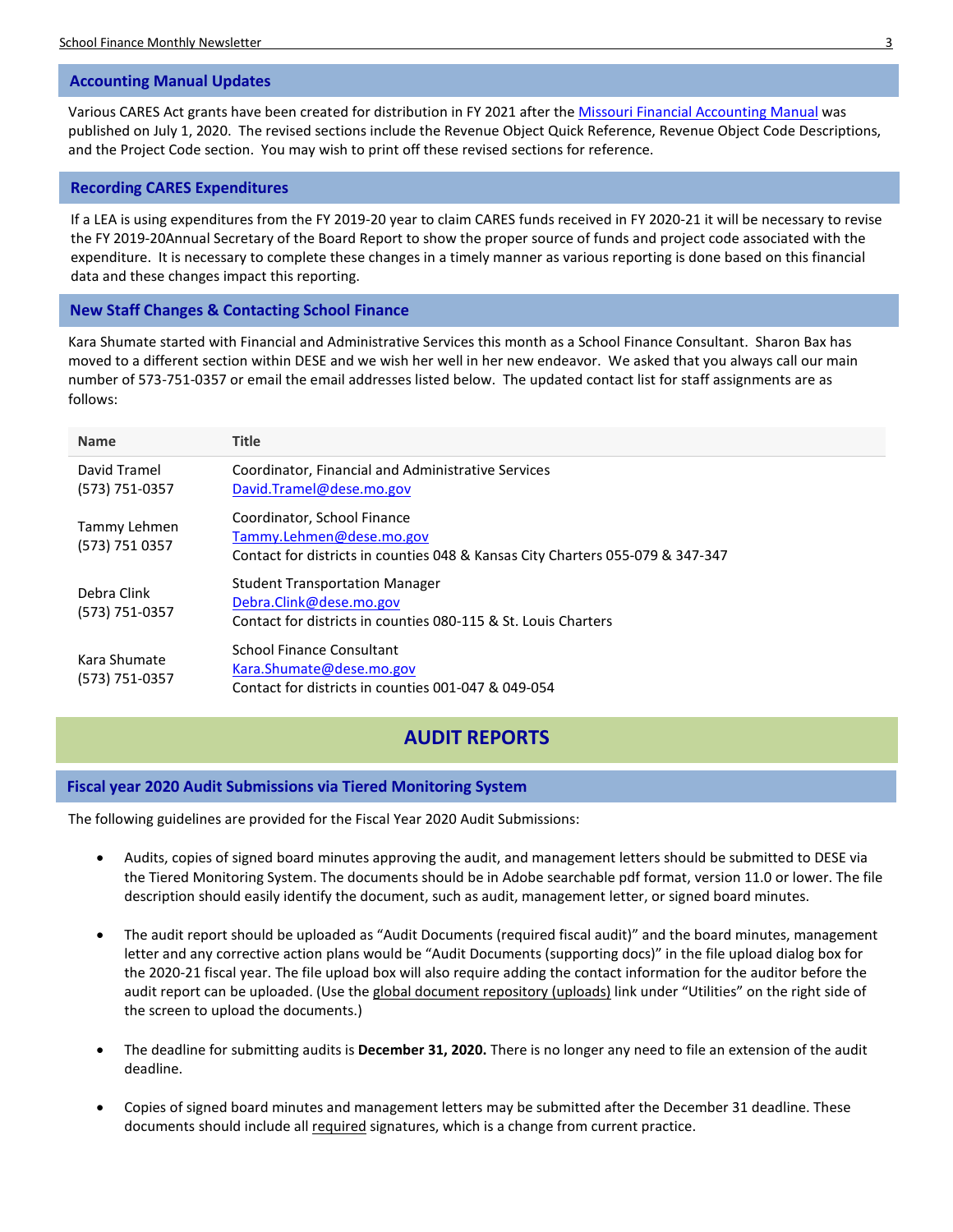- The school, not the auditor, is responsible for ensuring that the audit, board minutes, and management letter are submitted to DESE in compliance with the provisions of the audit rule. With the change of audit submission via the Tiered Monitoring System, the auditor should not have access to this system and, therefore, not be able to upload the audit documents.
- To minimize the need for subsequent audit corrections, schools are strongly encouraged to complete the following checklist prior to submitting the audit:
	- The pages of the audit have been compared to the Table of Contents and no pages are missing or out of order. Audits with missing pages may be rejected as incomplete.
	- The audit includes the auditor's signature and the date of the audit report. Audit reports that are not signed and dated may be considered a draft, not a final report. Draft reports cannot be accepted in satisfaction of the audit requirement.
	- The ending debt balances in the audit report (reported in the financial statements and/or Notes to the Financial Statements) agree to the balances reported in Part IV, Long and Short Term Debt, of the Annual Secretary of the Board Report (ASBR). Any differences should be reconciled.
	- The audit includes the updated version of the Schedule of Selected Statistics, which can be found at [http://dese.mo.gov/financial-admin-services/school-audits.](http://dese.mo.gov/financial-admin-services/school-audits)
	- The data reported on the Schedule of Selected Statistics agrees to the corresponding data on the ASBR and MOSIS/Core Data. If changes to the ASBR and/or MOSIS/Core Data are needed as a result of the review, please revise and resubmit corrections as soon as possible and notify your auditor of any changes.
	- Submit/upload corrective action plans for federal and state findings in a separate document from the audit report.
	- The audit submission includes the district's Single Audit, if applicable. There is no provision in the rule allowing the Single Audit portion of the audit to be submitted at a later date.

#### <span id="page-3-0"></span>**Publication of the Audit**

Per 165.121, RSMo, within thirty days of the receipt of the audit report the school board shall cause a summary of the report to be prepared which shall include, together with any other matter the board deems appropriate, the following:

- 1) A summary statement of fund balances and receipts and disbursements by major classifications of each fund and all funds;
- 2) A summary statement of the scope of the audit examination;
- 3) The auditor's opinion on the financial statements included in the audit report.

Immediately upon the completion of the summary, the school board shall cause it to be published once in a newspaper within the county in which all or a part of the district is located which has general circulation within the district or, if there is none, then the board shall cause the summary to be posted in at least five public places within the district. The publication shall contain information as to where the audit report is available for inspection and examination. The report shall be kept available for such purposes thereafter.

# **OTHER IMPORTANT REMINDERS AND TOPICS OF INTEREST**

#### <span id="page-3-1"></span>**September 2021 Membership**

September Membership reports are available on the web. Log on to the DESE Web Applications Page located at <https://apps.dese.mo.gov/weblogin/login.aspx> and then select Data Collection. Once in the Data Collection system, select the 2020-2021 year and select the Report Menu option from the upper-right dropdown box. Select Summary reports. Two September Membership reports are listed for review. One report, the September Membership Comparison Report (SAR070R), compares September membership as reported by the district for the year selected and the prior year. The other report, September Membership Report (SAR080R), displays only the data for the year selected.

The September 2021 membership data by county will be made available to each county to be used in various county payments to school districts during the 2021-22 year. The accuracy of the payments is dependent on the accuracy of the membership data.

Please review the membership data. If reporting errors are found, update the MOSIS October Student Core file and recertify the file. The corrected data will then flow to the Core Data Screen 16. Remember, if a change is made to September membership, a corresponding change to enrollment may be necessary.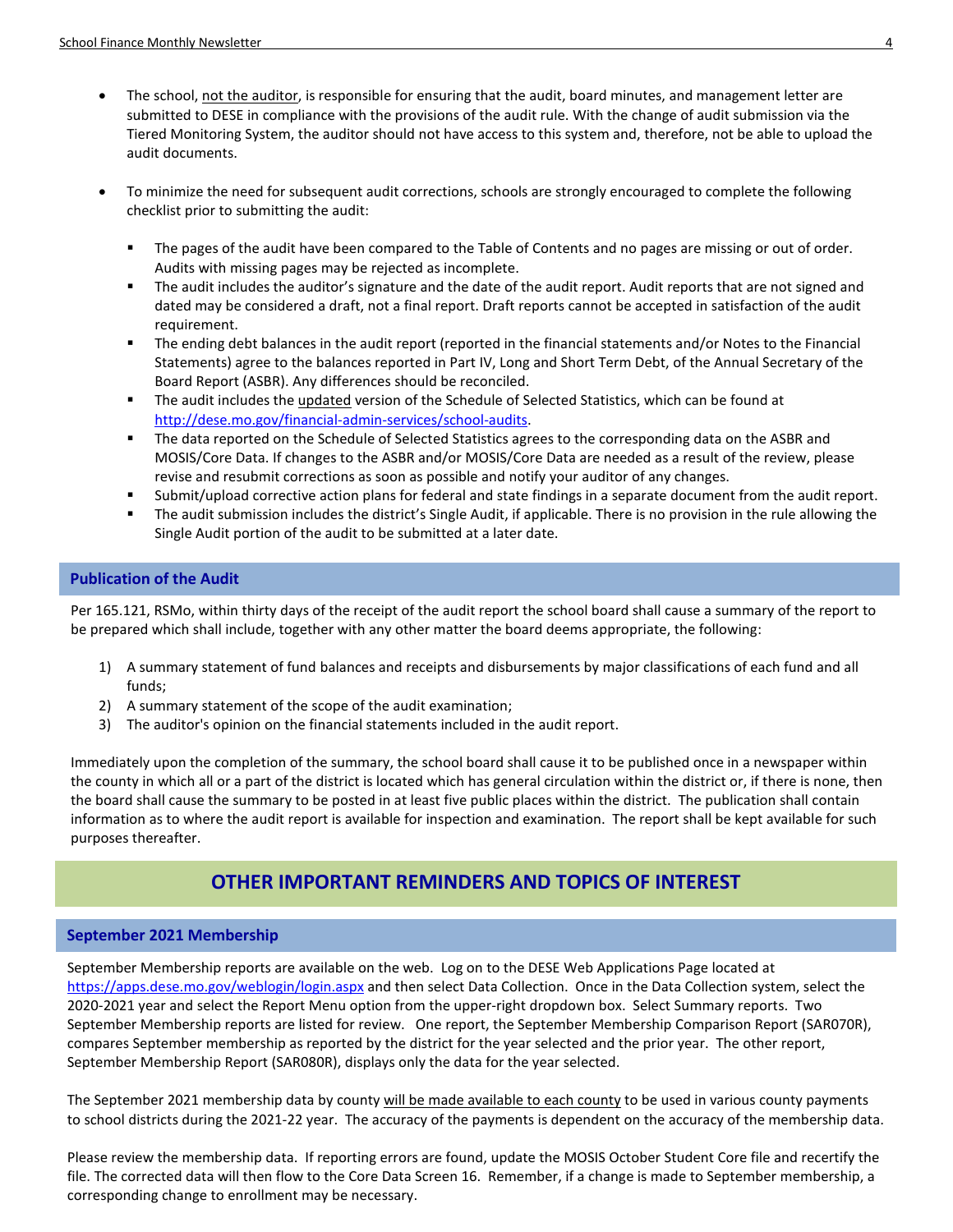#### <span id="page-4-0"></span>**Transfer Projections – 7%, 5% and Transportation**

Projections for the \$162,326 or 7% x SAT x WADA transfer, the FY06 Designated Levy or 5% x SAT x WADA transfer, and the transportation transfer are available on the School Finance website at [http://dese.mo.gov/financial-admin-services/school](http://dese.mo.gov/financial-admin-services/school-finance/data-reports)[finance/data-reports.](http://dese.mo.gov/financial-admin-services/school-finance/data-reports) These are preliminary calculations for the 2020-21 year. Final calculations will be available June 2021.

#### <span id="page-4-1"></span>**Mid-Year Fund Balance Reporting**

The mid-year fund balance reporting will occur as a part of the February Core Data cycle as a manual entry on Core Data Screen 35. Each district will be required to report the following information as of December 31, 2020:

- Incidental and Teachers Funds Unrestricted Ending Fund Balance as of December 31.
- Tax Anticipation borrowing in the Incidental or Teachers Funds between July 1 and December 31.
- Transfers from the General Fund to the Capital Projects or Debt Service Funds between July 1 and December 31.

Questions regarding this reporting should be directed to School Finance at (573) 751-0357.

#### <span id="page-4-2"></span>**Missouri Accountability Portal (MAP) – Debt Reporting**

Section 37.850, RSMo, requires school districts to report all bonded indebtedness and requires charter schools to report all debt. This information shall be supplied to Office of Administration (OA) for display on the State's Accountability Portal.

If a school district issues new bonds or a charter school enters into debt obligations, the new debts are required to be entered onto the portal within seven days of issuing a bond or incurring an obligation or debt per section 37.850, RSMo.

A user link for the portal is available on the main pag[e http://mapyourtaxes.mo.gov/MAP/Bonds/HomePage.aspx.](http://mapyourtaxes.mo.gov/MAP/Bonds/HomePage.aspx) In order to submit information, an entity will need to visit the portal website and obtain a secure user name and password. The user name and password can be created by selecting "create account" on the right hand side of the screen. Once credentials are granted, a user may enter the site to enter or update bond or debt information.

Most of the required fields on the reporting tool are self-explanatory; however, there have been questions regarding a couple of the fields. The description of the revenue stream is generally something such as revenue generated from a levy that was established, Classroom Trust Fund revenue, or local revenue. This list is not an all inclusive list but provides a general idea as to what would seem to be an appropriate response. The description of the project would be a description as to what the project was, for example, a building project.

If you have questions regarding accessing the portal website, please contact OA at (573) 751-2971 or MAPBonds@oa.mo.gov. For questions regarding what debt should be entered on the portal please do not hesitate to contact School Finance at 573-751- 0357.

## **SCHOOL GOVERNANCE**

#### <span id="page-4-3"></span>**Election Dates and Filings Information Update**

The **[2021 Missouri Election Calendar](https://www.sos.mo.gov/elections/calendar/2021cal)** provided by the Missouri Secretary of State's Office is available. Notice that the first day for candidate filing for school board member is December 15, 2020. **The district must provide an opportunity for candidates to file at 8:00 A.M. on December 15, 2020, and until 5:00 P.M. on January 19, 2021.** If the office will be closed certain days during the holiday season, it would be helpful to publish the dates the office will be closed. Please study the calendar carefully.

### **STUDENT TRANSPORTATION**

#### <span id="page-4-4"></span>**2020-21 State Transportation Aid Calculation**

The fiscal year 2020-21 state transportation aid calculation is available through the School Finance website. Select Monthly Financial Reports. Input County-District number. The Payment Transmittal is then displayed. Click on the revenue name "Transportation" on the Payment Transmittal to access the transportation aid calculation. The link to School Finance Monthly Financial Reports i[s http://dese.mo.gov/financial-admin-services/school-finance/financial-reports.](http://dese.mo.gov/financial-admin-services/school-finance/financial-reports)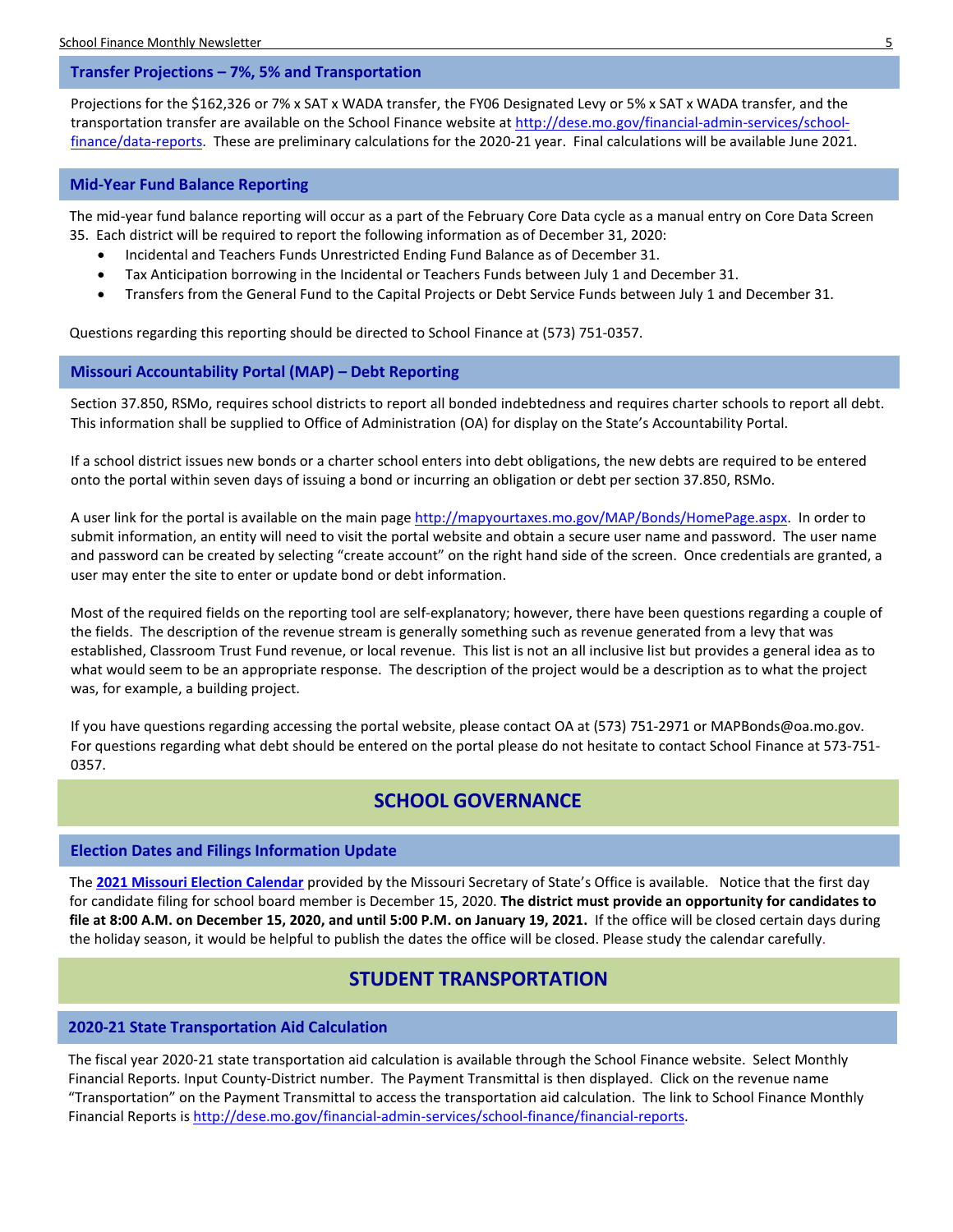This is the second live state transportation calculation made for the current year. The calculation is based on 2019-20 school year data submitted by the district on the state transportation aid documents included in Part IV of the Annual Secretary of the Board Report (Application for State Transportation Aid, School Bus and Facility Depreciation Schedules).

The percent of reduction to the calculated entitlement computed for the November 2020 calculation follows. This reduction percentage represents the amount the entitlement exceeded the appropriation and will fluctuate from month to month as revisions are made to individual school district data. The percent of reduction and the A and B factors are also reflected on each district's Summary Transportation Report.

The percentage reduction and the A and B factors are as follows:

|               | <b>Reduction Factor</b> | A Factor | <b>B</b> Factor |
|---------------|-------------------------|----------|-----------------|
| November 2020 | 69.659213%              | 4.912994 | $-1.364351$     |

The Department of Elementary and Secondary Education (DESE) has a CARES Act funded transportation related grant for Missouri local education agencies (LEAs), referenced below. This grant is designed to offset transportation related expenses related to COVID-19. The grant has a guidance document that can be found on the CARES Act webpage at [https://dese.mo.gov/financial-admin-services/coronavirus-aid-relief-and-economic-security-cares-act.](https://dese.mo.gov/financial-admin-services/coronavirus-aid-relief-and-economic-security-cares-act)

#### <span id="page-5-0"></span>**CARES ACT Transportation Supplement Grant Details**

Below are details of the CARES Act Transportation Supplement Grant available to your school district/charter school. If you have yet to create a budget for this grant you can do so in ePeGs.

- Funds to support extra student transportation costs related to COVID-19 is being provided to schools through this supplemental grant through an allocation for each school district/charter school.
- Allocations are based upon a proportionate share of the allowable costs used to distribute FY20 transportation formula funds.
- Equitable services are required for students at nonpublic schools as well.
- Funds must be obligated beginning July 1, 2020 and no later than September 30, 2021.
- Budget and Payment Request is to be completed in ePeGs.
- *The User ID completing the ePeGs information must have authorized representative authority for the grant assigned by the district's User Manager before a budget can be completed and payment requests be made.*
- The accounting codes for the grant are Revenue Code 5425, Project Code 42501, and Source Code 4
- Expenditures will be coded to Function Code 2558 (Non-Allowable Transportation Expense) and Function 3711 for Non-Public Equitable Services Expenses (not limited to transportation-related).
- Should additional route costs be claimed any student transportation related miles associated with these costs should not be reported on the 2020-21 ASBR Application for State Transportation Aid.

#### <span id="page-5-1"></span>**Drug and Alcohol Clearinghouse – Effective January 6, 2020**

The following information is from the DOT website:

The Clearinghouse is a secure online database that will give employers, the FMCSA, State Driver Licensing Agencies (SDLAs), and State law enforcement personnel real-time information about commercial driver's license (CDL) and commercial learner's permit (CLP) holders' drug and alcohol program violations. An act of Congress directed the Secretary of Transportation to establish the Clearinghouse.

The Clearinghouse will enable employers to identify drivers who commit a drug and alcohol program violation while working for one employer, but who fail to subsequently inform another employer (as required by current regulations).

The Clearinghouse will also require the following:

- Employers will be required to query the Clearinghouse for current and prospective employees' drug and alcohol violations before permitting those employees to operate a CMV on public roads.
- Employers will be required to annually query the Clearinghouse for each driver they currently employ.

#### **<https://clearinghouse.fmcsa.dot.gov/>**